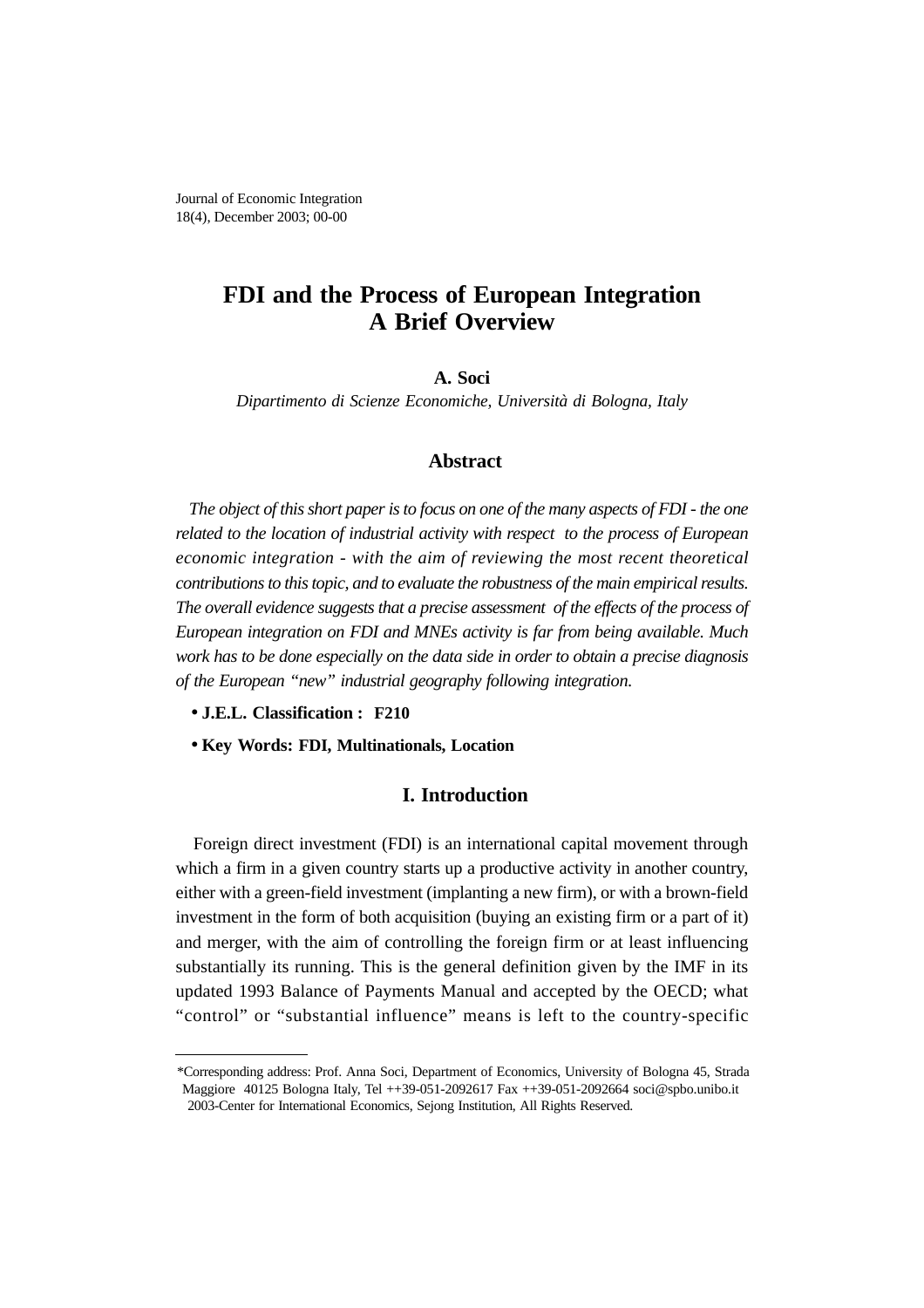institutional arrangements.<sup>1</sup> The immediate consequence of an FDI is that a national firm becomes, by definition, a multinational enterprise (MNE).

FDI and MNEs are a very wide topic. The subject of this short paper is just to focus on one of the many aspects of this phenomenon: the location of industrial activity in the light of the process of European economic integration. Section 2 briefly reviews the general theoretical setting which has been evolving through the 1990s. Section 3.1 focuses more on some theoretical considerations essential to assess the effects of European economic integration on MNEs activity in the form of FDI. Section 3.2 focuses on the European specificity, and Section 3.3. reviews the (very few) empirical studies on the "new" European geography. Some concluding remarks close the paper.

# **II. The theoretical setting**

The theories of international-trade and business organisation both explore FDI even though it (and MNEs' activity in general) was seldom investigated by academic economists until very recently<sup>2</sup>, when two pieces of empirical evidence revived the interest in the topic: since the 1980s FDI has been growing on average more than world trade, and this growth has had the puzzling feature of concerning particularly the industrialised countries, which have been reciprocally engaged in it. The emergence of a new body of trade and location theories more eclectic in their approach made it possible to enhance the understanding of this phenomenon, whereas traditional economic theory - impermeable to the insights of business economics - was not able to fully explain it.

With the contribution of several scholars<sup>3</sup>, an "eclectic" model<sup>4</sup> - called

<sup>1</sup> For instance: "..the US Department of Commerce defines a foreign investment as direct when a single investor has acquired a stake of 10% or more in a US firm. That firm is then considered a domestic affiliate of the foreign investor" [Graham and Krugman (1995), p. 9]. In the European Union the legislation is not jet completely uniform. In Germany, for instance, the percentage of ownership that should be used as the threshold above which investments are treated as direct investment instead of portfolio investment is 25%. In Italy, where moreover the recording is mainly made through personal declaration, an acquisition of a stake of at least 20% is automatically recorded as a direct investment [Banca d'Italia (1995), p. 49 *ff.*]

<sup>&</sup>lt;sup>2</sup> My informal estimate is that the stock of literature...appearing since 1982 is roughly as large as that published between the birth of Christ and 1982" [Caves (1996), p. IX].

<sup>&</sup>lt;sup>3</sup>A recent overview of the main steps through which the economic theory of FDI and MNEs evolved is in Soci (2002).

<sup>4</sup> By this expression I mean the model by Markusen et al., (1996), enlarged in Markusen (1998), where horizontal, vertical MNEs, and national firms prevail over each other, due to the interplay of transport costs, size of countries, firms (and countries) factor intensity, firm-level and plant-level economies of scale. See again Soci (2002).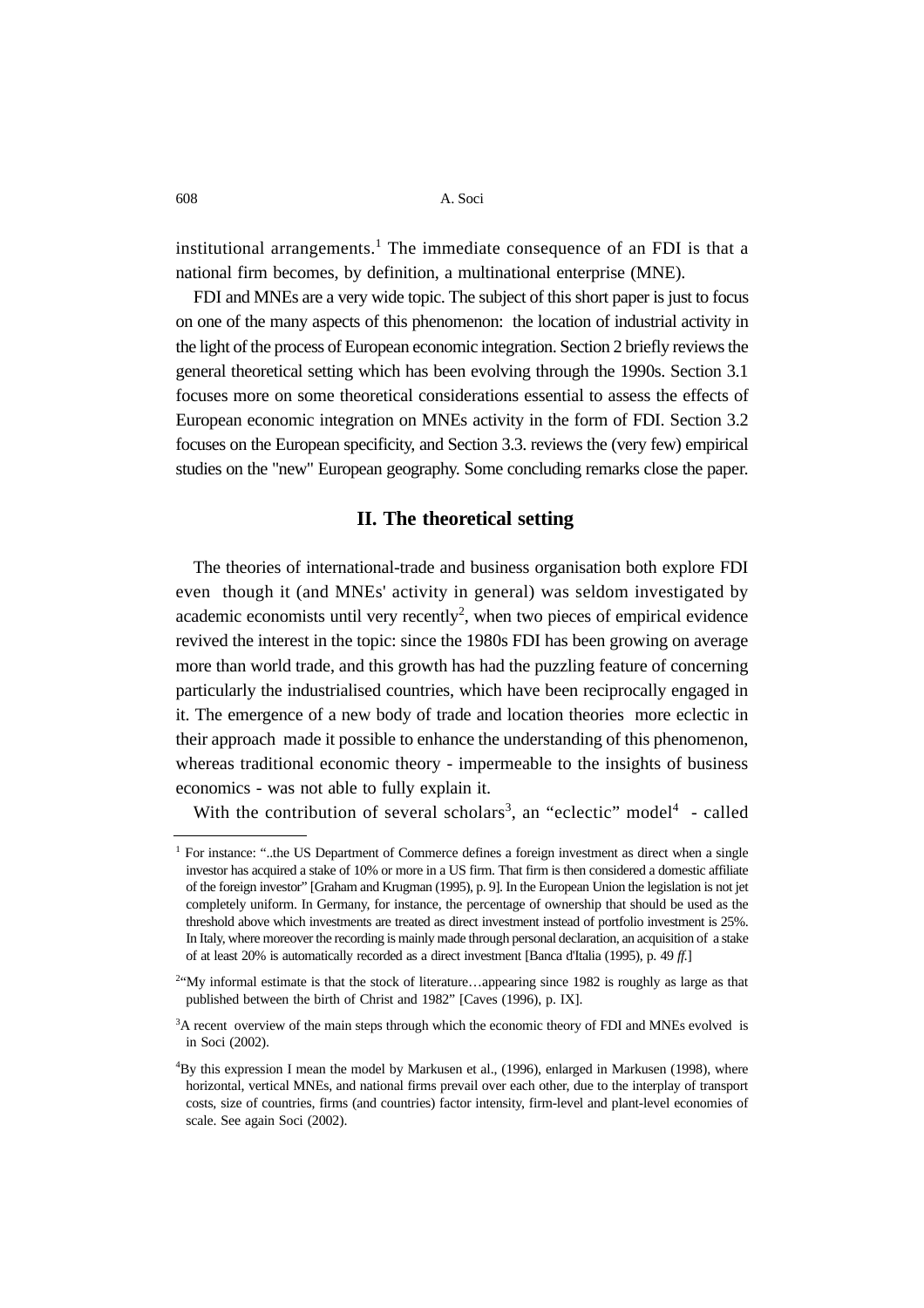"knowledge-capital model" in the literature - has been developing which is sufficiently robust to reproduce the essential theoretical features of MNEs' activity and to capture the main aspects of the current empirical evidence. Nevertheless, substantial applied analysis is required because the existence of different types of multinationals and of a wide variety of related behaviours makes it almost impossible to have a clear picture of MNEs' reactions to changes in economic and socio-political conditions. Moreover, some theoretical outlines are ambiguous and do not provide a clear testable scenario. We will shortly return to this point.

The theoretical and empirical strand which focuses on FDI and MNEs originates from both the "new trade theory" and the "new economic geography". The former allows for (static) internal economies of scale due to increasing returns, and imperfect competition as a market structure (mainly Cournot oligopoly and monopolistic competition).<sup>5</sup> In such a framework the endogenous creation of firms as multinationals can be investigated theoretically [Helpman and Krugman (1985), Ch. 12 and 13]]. The latter - allowing for endogenous locations, which is the topic here - deserves some further attention.

Thanks to one of the founders of the "new trade theory", another close but slightly less orthodox strand of research has evolved into what is now called the "new economic geography".<sup>6</sup> In this broad and highly fertile approach - which goes well beyond the issue under consideration here<sup>7</sup> - the main focus is on industry-localisation, which becomes an endogenous variable through the interplay of the so-called "second nature" forces.<sup>8</sup> The external economies (of Marshallian tradition), the backward and forward linkages (Hirschmans idea), the cumulative causation mechanism (Myrdals and Kaldors suggestion) interact in models of monopolistic competition of the Dixit-Stiglitz type with increasing returns.<sup>9</sup> Location choices appear to be very sensitive to some key variables, transport-costs above all, with which they have a non-monotonic relationship: "As

<sup>9</sup>See Krugman (1991c).

<sup>5</sup> See as a *summa* of the new trade theory Helpman and Krugman (1985), where the theoretical setting is clearly defined in Ch. 2.

<sup>6</sup> The main starting reference is Krugman (1991b).

<sup>&</sup>lt;sup>7</sup>See for instance, the most recent outcomes in Fujita et al. (1999). For a new direction of research, see Krugman (1996).

<sup>&</sup>lt;sup>8</sup>As opposed to "first nature", which is essentially the factor-endowment.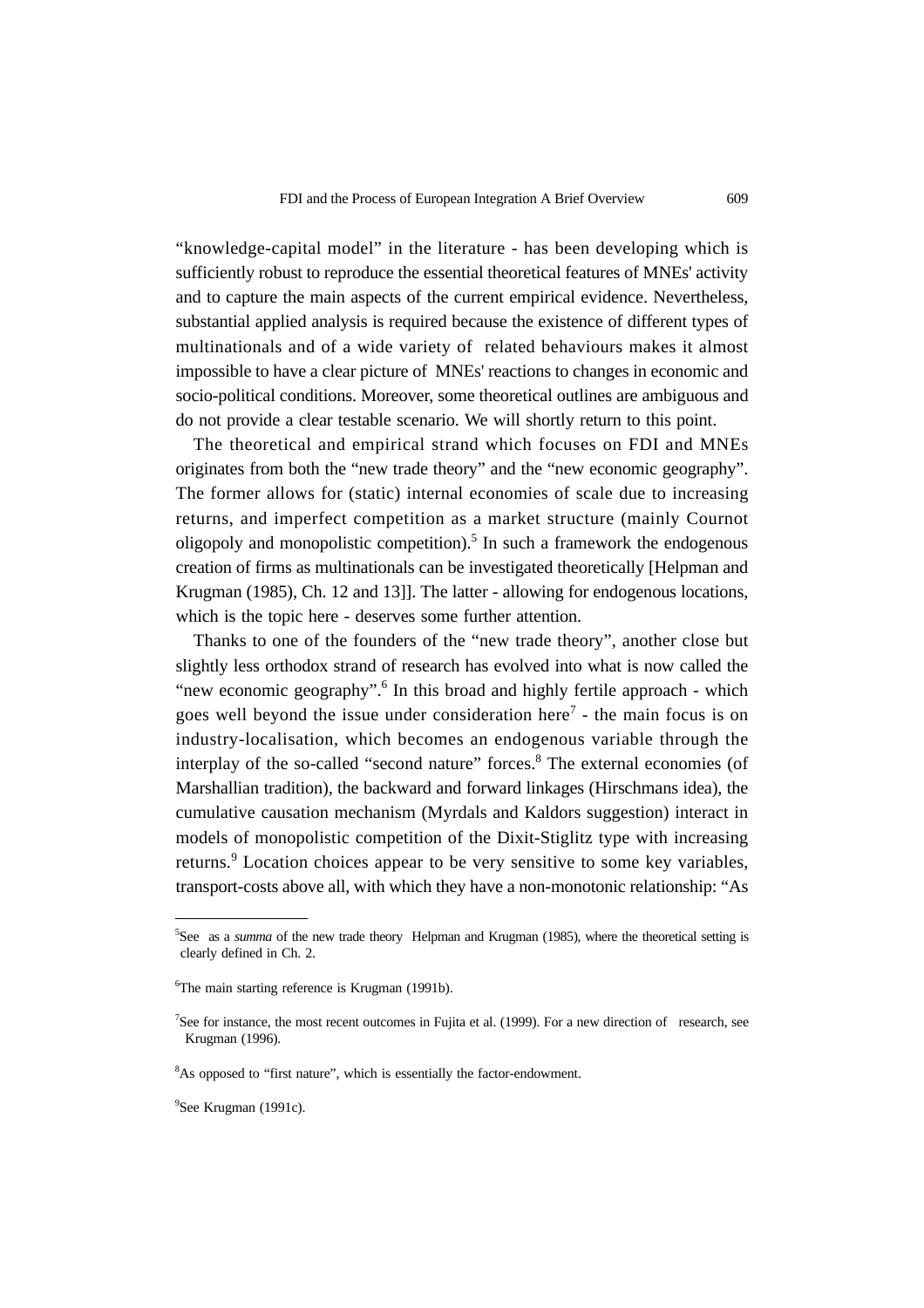the barriers come down, there is a tendency for production to relocate to be close to the larger market ….. However, this tendency towards concentration in the centre may be offset by the fact that peripheral regions have lower wages ….. [thus, there is] a general tendency for the process of concentration to reverse itself when barriers to trade fall sufficiently ..... [but] anything that impedes the necessary changes in relative wages will reinforce the tendency to concentrate production in the centre"[Krugman and Venables  $(1990)$ , p. 74].<sup>10</sup> Thus, the greater industrial polarisation at intermediate trade-costs, $^{11}$  and the possibility that the competitiveness of the peripheral countries will either improve or worsen with the fall in trade-costs represent two fundamental ambiguities that undermine any forecast about the effects of the process of European integration on "Europe's geography". Are transport costs nowadays in Europe to be considered "intermediate"? Is labour mobility nowadays in Europe sufficient to offset the fall in real wages in the periphery?

The new economic geography approach evolved through the  $1990s$ ,<sup>12</sup> and other theoretical insights were added; still, the picture is (perhaps rightly) odd. Multiple equilibria are generally present because many outcomes are possible depending on the specific assumptions of the models and on the values of the parameters as well. Complete polarisation of industry in a world divided into (industrial) core and (agricultural) periphery, multiple clusters (i.e. agglomerations of firms in narrowly defined yet geographically scattered sectors of activity), and dispersion of firms can occur as well. Broadly speaking, intra-industry trade is expected when there is industry-dispersion (at sector-level) and inter-industry trade when there is industry-concentration. The mobility of factors of production (both labour and capital, *i.e.* people and firms) in response to a changing context contributes to endogenizing and shaping the pattern of location, which can mutate through time. Thus so far the main body of the literature.

Nevertheless, many important and non-trivial corollaries can be added, each of them representing a strand of fertile ongoing research. The likelihood of any change (and its pace as well) in the landscape of the industrial pattern of an area

 $10$ This is a grounded outcome of the new economic geography approach. See also Venables (1996) p. 57, and Ottaviano and Puga (1998).

<sup>&</sup>lt;sup>11</sup>Trade-costs are transport costs plus transaction costs, such as, the cost of acquiring the pieces of information.

 $12$ For a complete survey of the new economic geography, see Ottaviano and Puga (1998).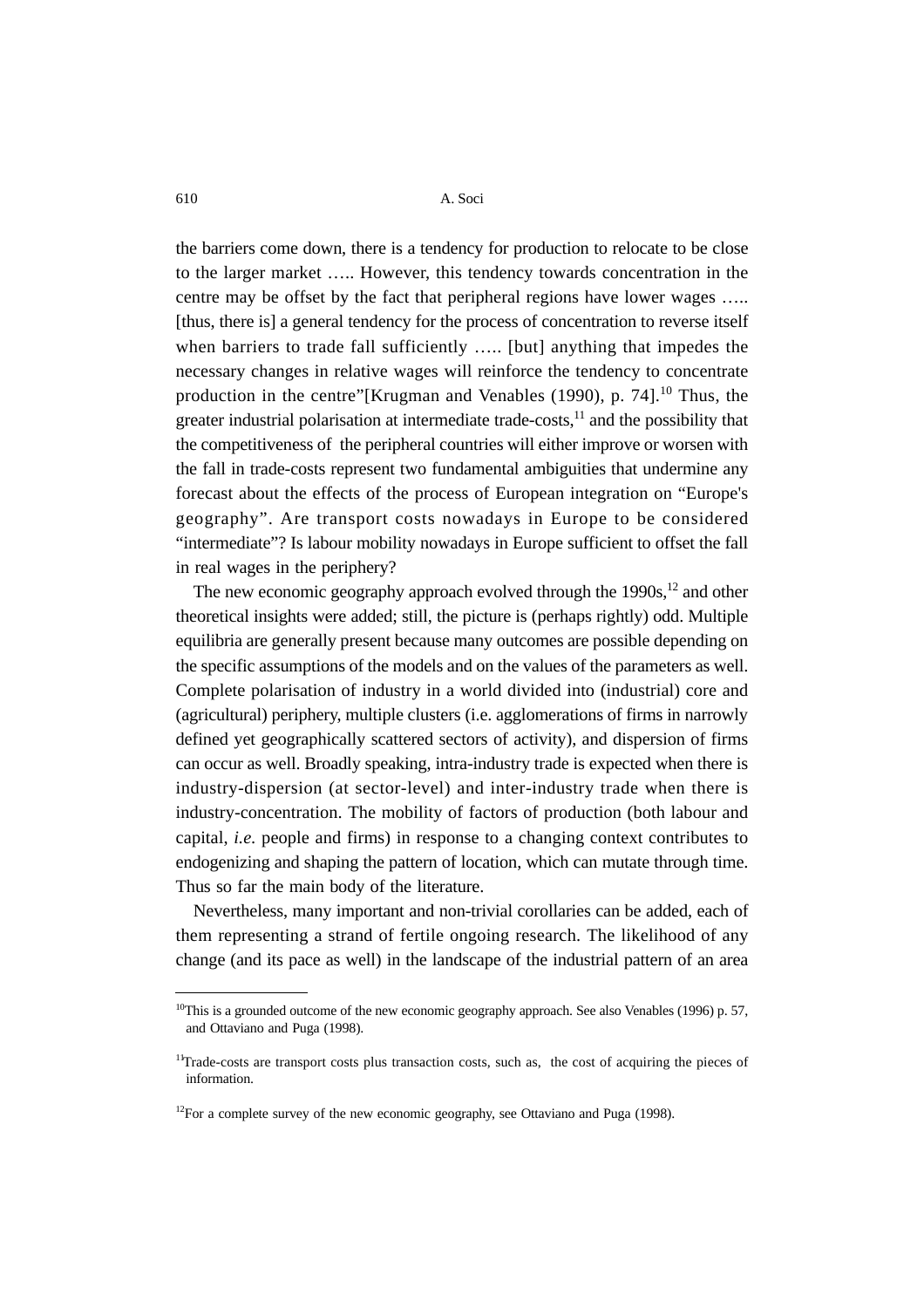depends inter alia on the initial conditions and on the evolution of the process up to then: the "history matters" and the path-dependence issues $13$  - with the possible and unpleasant consequence of lock-in-type situations start to be thought of as essential ingredients of the story. Thus, institutions can have a prominent role in framing the economic environment, and they cease to be merely in the background.

The changing trend of industrial location is in turn highly responsible for the convergent (or divergent) pattern across areas (states, regions), which is today one of the main concerns with regard to European integration, and to the world development process in general. The standard measures of convergence mostly related to the rate of growth of aggregate production (and population)<sup>14</sup> - can no longer be a good indicator of similarity, in so far as they might be hiding high concentration of different industries in different areas, with clustering of unemployment (on the hypothesis that different industries require different types of labour and on the evidence for Europe that labour is quite immobile) following the clustering of firms. This concern leads directly to the income distribution issue facing an integration process: income disparities across the regions of the EU are wide, and there is some evidence of increasing inequalities between European regions over the past decade.15 Over the same time span there is some evidence as well of a greater polarisation of unemployment rates across the regions of the EU, with unemployment clustering appearing in both the core and the periphery of the EU, often extending across borders.16 Both observations could easily be a consequence of readjustments in industrial location in Europe, following the integration process. The relevance of a full understanding of the main impact and side effects of the process of European integration is considerable for workers and for policy makers, since none of the possible outcomes is desirable in itself from the social welfare point of view.<sup>17</sup> The market alone cannot manage agglomeration processes, since regional distribution effects will come along with the

.

<sup>&</sup>lt;sup>13</sup>The usual basic references are Arthur (1988), (1989), and David (1985). See also Krugman (1991a)

<sup>&</sup>lt;sup>14</sup>Both σ and β convergence - the most widely used ones - are based on per capita-income.

 $15$ See, for instance, Puga (1999), and Magrini (1999).

<sup>&</sup>lt;sup>16</sup>The "neighbouring effect" in Overman and Puga (1999).

<sup>&</sup>lt;sup>17</sup>For a concise but clearcut exposition of these issues, see Venables (1996), p. 58  $ff$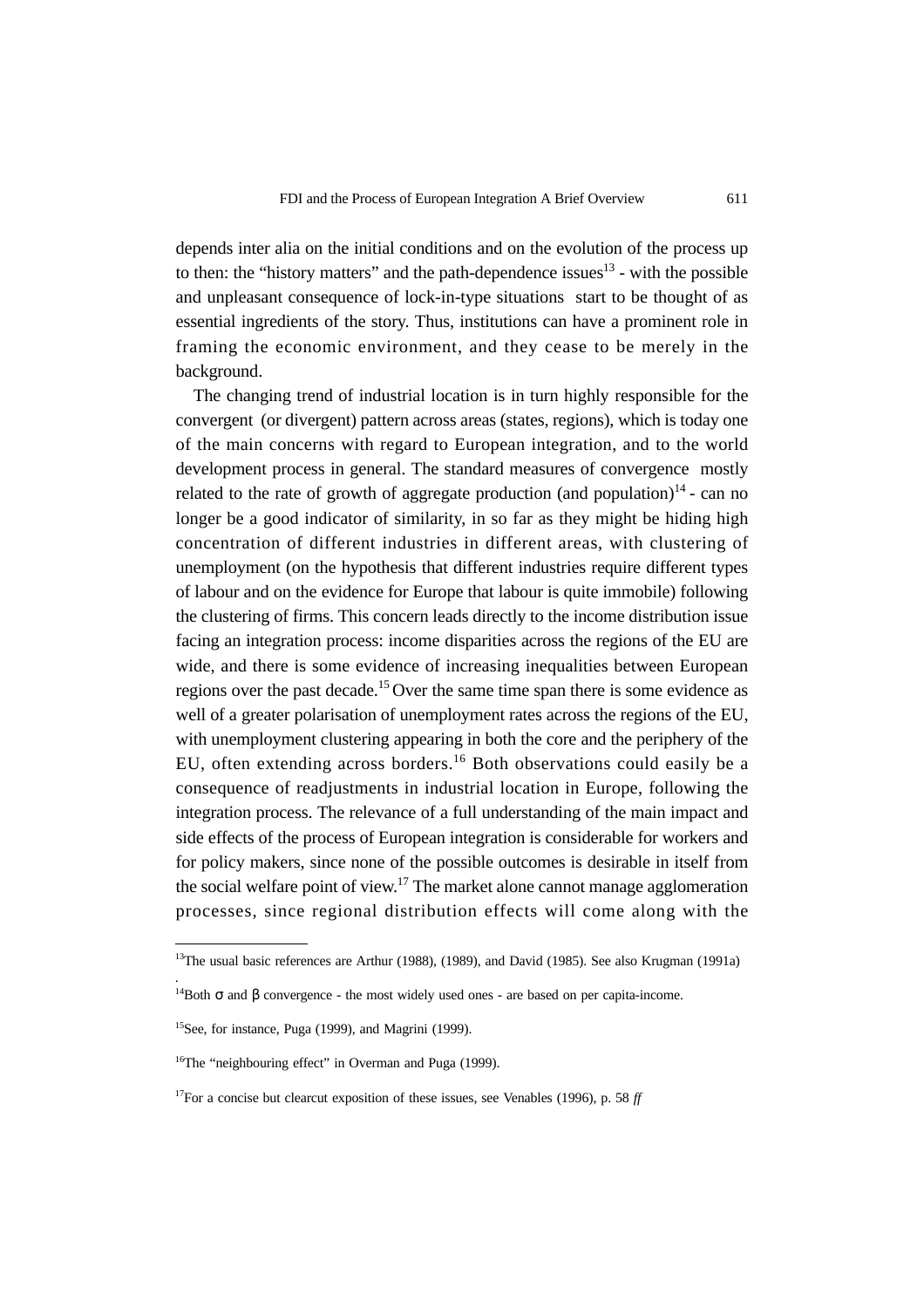consequence of exacerbating differences, rather than smoothing them. Thus, corrective measures to absorb shocks have to be implemented, and co-ordinated actions will be necessary mainly in the industrial, labour and transportation policies.

# **III. The assessment of the effects of the European economic integration process on MNEs' activity in the form of FDI**

### **A. Theoretical considerations**

Coming back to MNEs, the reasoning about where FDI go and about what is the theoretical key to interpret their geographical destination is indeed complex. In fact, one part of the international trade theory literature has been suggesting that the spread of industries (towards foreign countries) is a reaction to trade and export barriers. Thus, the obvious prediction is an investment diversion effect following a process of economic integration: a reduction of *intra-regional* (*i.e.*, intra-EU) FDI, and MNEs' activities in general, is expected when trade costs and other impediments to free trade between the components of the region become less and less relevant.

Another large, and more recent, body of literature<sup>18</sup> sees FDI as the result of the exploitation by MNEs of their intangible assets rather than a pure substitute for trade: efficiency considerations induce MNEs to spread their human capital over more than one plant, and - what matters here - more than one country. If this line of argument is accepted, the above prediction is reversed: the more substantial the economic integration, the easier to exploit this advantage and the wider the spread of MNEs' activities, specifically of those that are vertically organised and whose subsidiaries have a country-location specificity. Nevertheless, a proximityconcentration trade-off is at work:<sup>19</sup> firm-economies of scale interact with planteconomies of scale, and the outcome is not unique. At the same time, the newly integrated economic zone is now a larger market than before, and should attract investment from the outside.<sup>20</sup> Thus, the overall prediction would be an increase in

 $18$ From Dunning (1977) to Markusen (1998).

 $19$ This mechanism is now part of what we called before the "eclectic" model. However, the original insight and development is in Brainard (1993) and (1997).

<sup>&</sup>lt;sup>20</sup>See Blomstrom and Kokko (1997) p. 11, for an interesting attempt at a taxonomy of the relationship between countries characteristics and results of the integration process.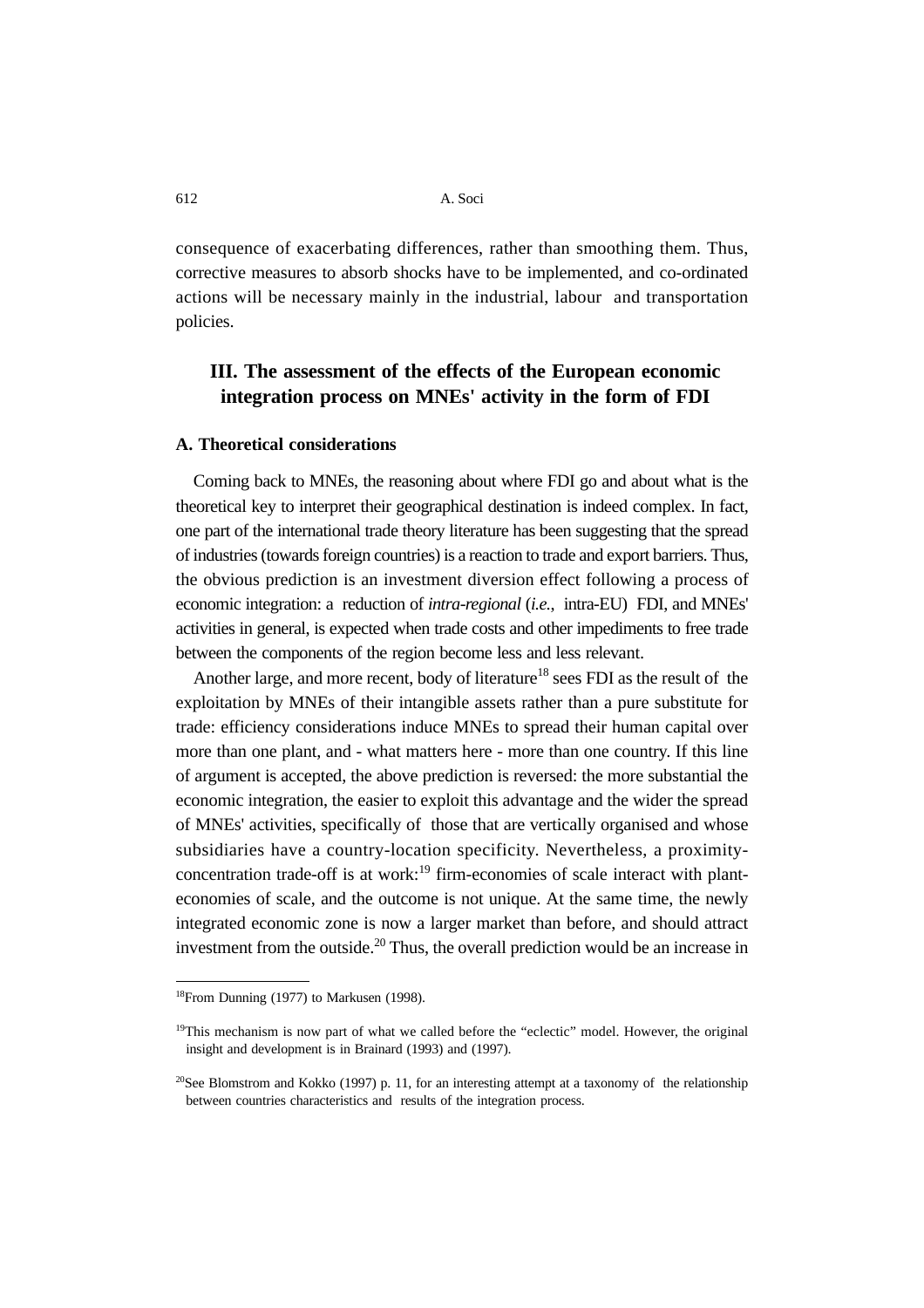*interregional* flows, and either a decrease or an increase in the *intra-regional* ones depending on which of the two contrasting forces mentioned above is the stronger.

Moreover, these movements can bring about either a situation of convergence that is, a broad homogeneous industrial picture across the components (national countries) of the area - or a situation of divergence, where industrial sub-sectors are localised differently. In fact, manufacturing sectors are noticeably different in terms of many variables; for instance, scale economies, resource content of production, backward and forward linkages, ability to create and receive spillovers can vary sectorally, thus breaking a possible trend toward "structural" convergence and bringing about a polarisation. In addition, a certain degree of path dependence that is inherent in many technological and industrial activities can slow down if not impede the process of change. $21$ 

Things are even more complicated if we consider that a pooling of industrial activities may reflect different situations. Agglomeration, concentration, or localisation?

Agglomeration should mean the grouping of firms which are not necessarily integrated from a productive point of view: Krugman's theoretical "core". It is the final outcome of large movements in heterogeneous sectors (sometimes in manufacturing activity as a whole), where the presence of firms - somehow determined by historical accident - attracts other firms in order to exploit the "agglomeration economies": mainly, the presence of skilled labour, supporting services, wide knowledge spill-overs<sup>22</sup> (a so-called functional agglomeration).

Does industrial concentration revealed at some digits-level mean the same thing as agglomeration? Not necessarily, since the firms can be concentrated (for instance in sectors, in the 3-digit case), these sectors can happen to be in different locations, and overall agglomeration turns out to be low: sectoral industrial concentration (few firms belonging to the sector) does not mean sectoral geographical concentration, which is in turn just one of the possible outcomes of a pattern of localisation. There can be high industrial concentration without any meaningful localisation pattern. And more significantly there can be as much concentration "as it would be expected to be, had the plants in the industry chosen

 $21$ "..the fact that higher value activity have remained so highly embedded in the core countries, while the markets for the products has increased substantially, is testimony to the continuing drawing power of established clusters of activity." [Dunning (1997b), p. 210].

<sup>22</sup>See Krugman (1991b), (1995), (1998), and Venables (1995), (1996).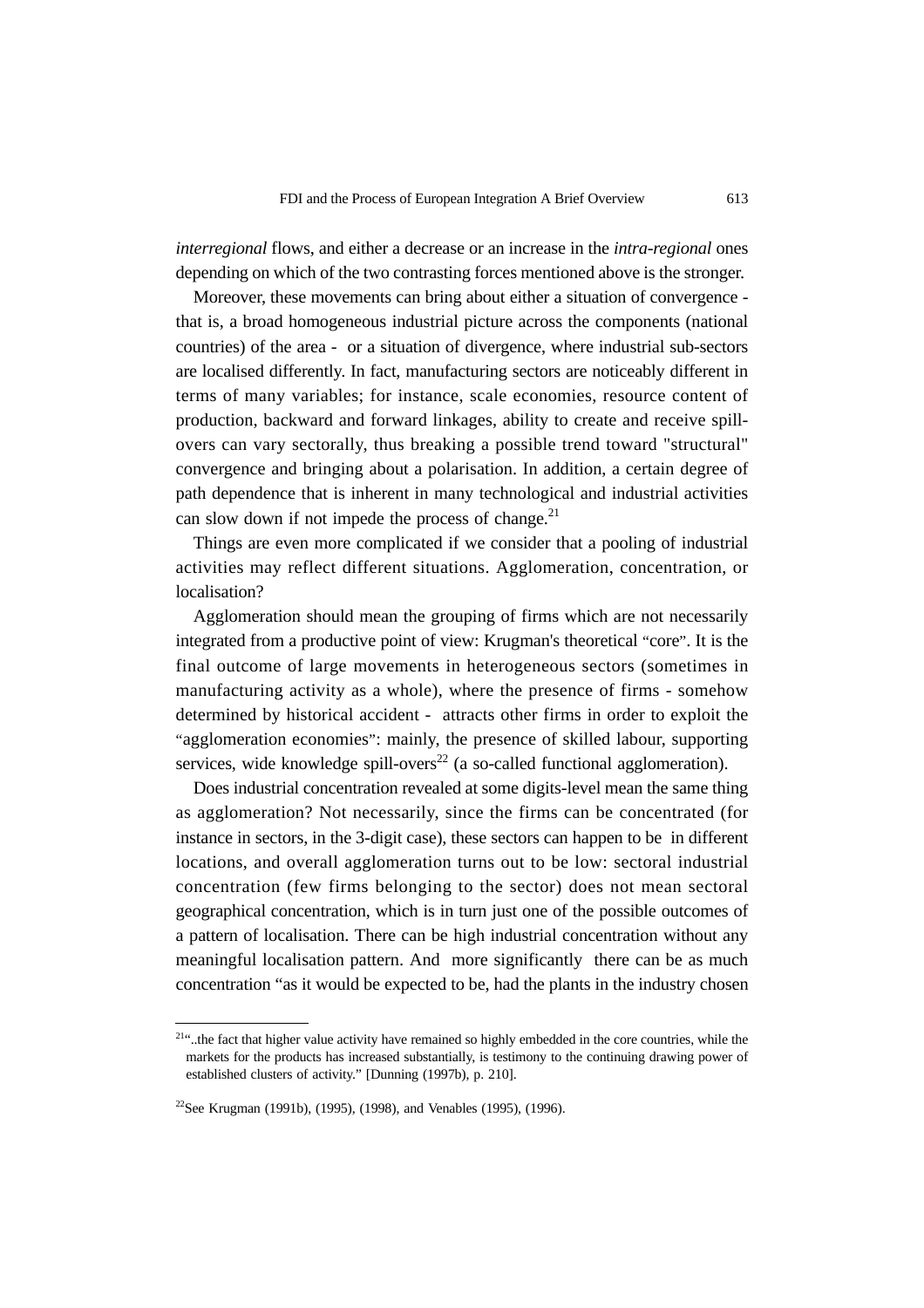locations by throwing darts at a map" [Ellison and Glaeser (1997), p. 890].

And localisation? Generally speaking, and considering that there is a "natural" tendency for manufacturing activity not to be extremely dispersed, and a "natural" tendency as well for firms to be attracted by the same (*unobserved*) site-specific resources, localisation should mean the agglomeration of a particular industry after "controlling" for that of general manufacturing.

The importance of these considerations goes well beyond semantics and takes us straight to the problem of what measure should be used in order to evaluate properly the industrial geography.<sup>23</sup> Agglomeration, concentration, and localisation are different concepts, while the impression is that the attempts to capture what is going on in the industrial landscape vis-à-vis the European integration process often forget this simple point or at least maintain some ambiguity about it.

#### **B. The European context**

The prediction of Krugman's core-periphery model is a clear demarcation between an industrial and an agricultural zone, which fits nicely with the American context of industrial coastal belts and an agricultural South and Midwest. In Europe, however - a fragmented area very far from the American level of integration - borders still exist and borders matter, $^{24}$  even though in an ambiguous way. In fact, on the one hand continuing institutional rigidities or cultural and linguistic barriers could contribute to keeping a country relatively "isolate" even within a process of integration, giving further substance to physical borders. On the other hand, the process of integration in itself could strengthen affinities, giving rise to a kind of neighbouring effect<sup>25</sup> where the re-organisation of economic activity produces a localisation pattern with domestic geographic

 $23$ For an assessment of this problem and for a careful use of measurement in economic geography, see Duranton and Overman (2002).

<sup>&</sup>lt;sup>24"</sup>…and the sheer nuisance presented by the existence of a border….[are] often enough to block the expansion of a successful industrial district beyond its national market" [Krugmanl and Venables (1996), p. 960]

 $25As$  it appears to exist in Europe, at least as far as unemployment is concerned: "Unemployment" outcomes are so much more homogeneous across neighbours, than across regions in the same member State" [Overman and Puga (1999), p. 26]. On the relevance or irrelevance of borders, the same authors suggest: "…ongoing European integration may mean that national borders are becoming less important in determining regional outcomes. Geographical location may still matter however, though perhaps at levels below the nation state" [*ibidem*, p. 14].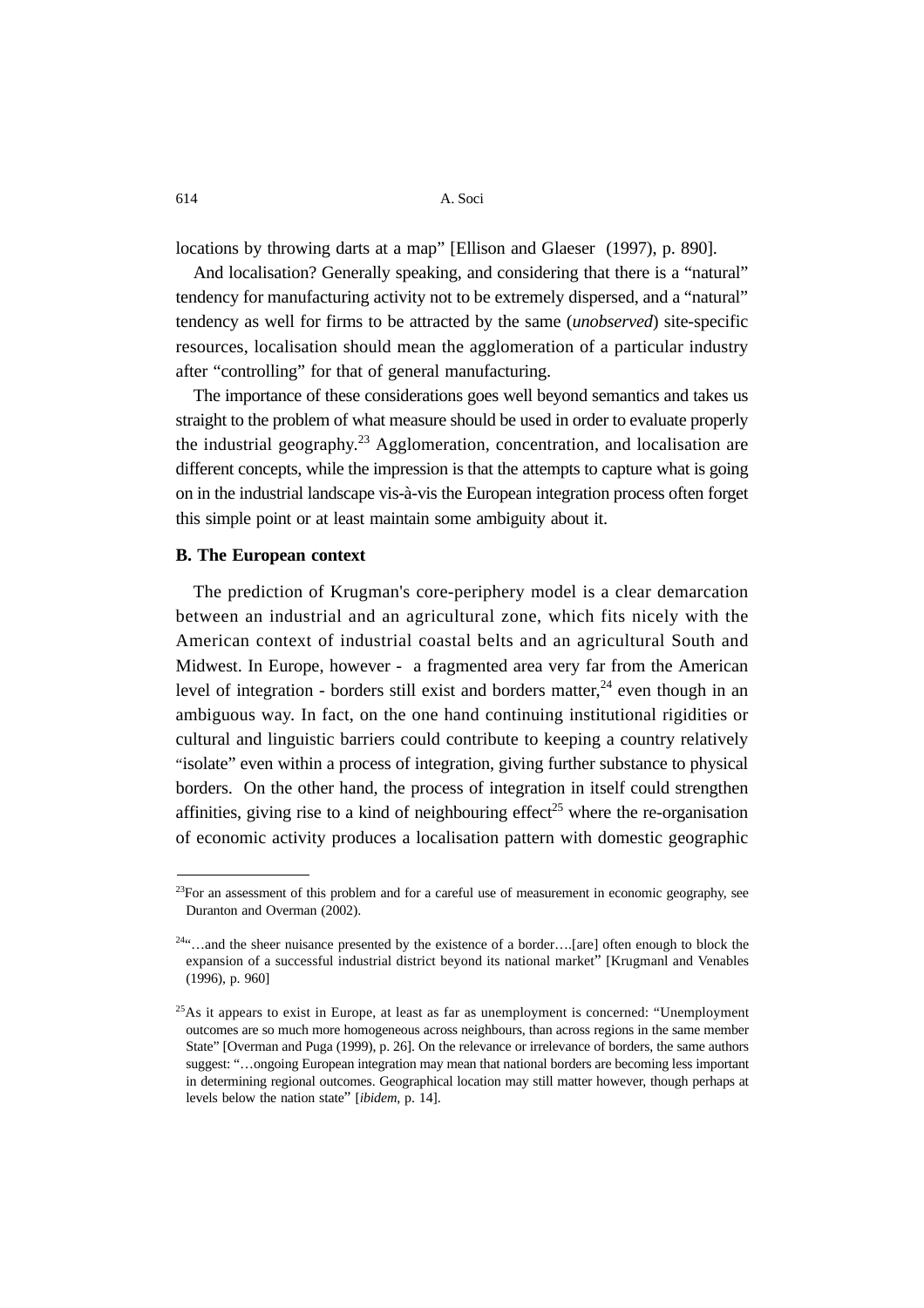units (regions, for instance) tied to nearby foreign geographic units. In fact, even though trade and non-trade barriers should disappear with the completion of the internal market program, there is some evidence that border effects extend to smaller units, thus suggesting further reasons for the predominance of local trade over "international" trade.<sup>26</sup> Since "borders" both geographical and cultural appear to matter, greater concentration in Europe could equally mean coreperiphery-type outcomes *among* countries or groups of countries, *within* countries, and among regions formed by areas belonging to different countries as well, if affinities weigh more than boundaries.<sup>27</sup>

As a final consideration, a more spurious core-periphery landscape could come about just because the forces that trigger agglomeration are relatively powerful *in* some sectors and weak *across* sectors, thus giving rise to agglomeration of each of these sectors.

Europe differs from the US also from another and not trivial point of view: the shortage of (comparable) data. This simple fact has consequences on the choice of the level of aggregation, which in turn has consequences for the results: for instance, the measures of intra-industry trade (IIT) which is strictly related to specialisation in the new trade/new economic geography theories<sup>28</sup> - change with the level of aggregation, and the higher the latter, the lower the revealed IIT. Another problem related to aggregation is that of the product categories in the international statistics. These categories are not strictly defined in terms of similarity of input requirements, and therefore would not properly measure, again, the IIT.<sup>29</sup> The methodology of aggregation is responsible for some striking results common to both the USA and Europe, for instance the fact that some "new" industrial activities, often technology- and scale-intensive, are recorded within "old" statistical categories, thus producing biases in the specialisation

 $26$ See Chen (2002) for a thorough study on this subject and for the reported literature.

 $27$ Still on unemployment in Europe: "These clusters do not conform to a standard core-periphery gradient. Instead high and low unemployment clusters have appeared in both the core and the periphery of the EU, often extending across national borders" [Overman and Puga (1999), p. 24].

<sup>&</sup>lt;sup>28</sup>More precisely, high IIT means a low level of specialisation: IIT will be at the maximum if the propensities to trade are the same across products in the same industry. In the cross-country-region context, high IIT is an indicator of industrial dispersion.

 $29$ This is what Gray calls "categorical aggregation": "..such observed intra-industry trade derives simply from the aggregation within a single trade category of goods which are quite different in terms of either input-mix or end-use" [Gray (1979), p. 87].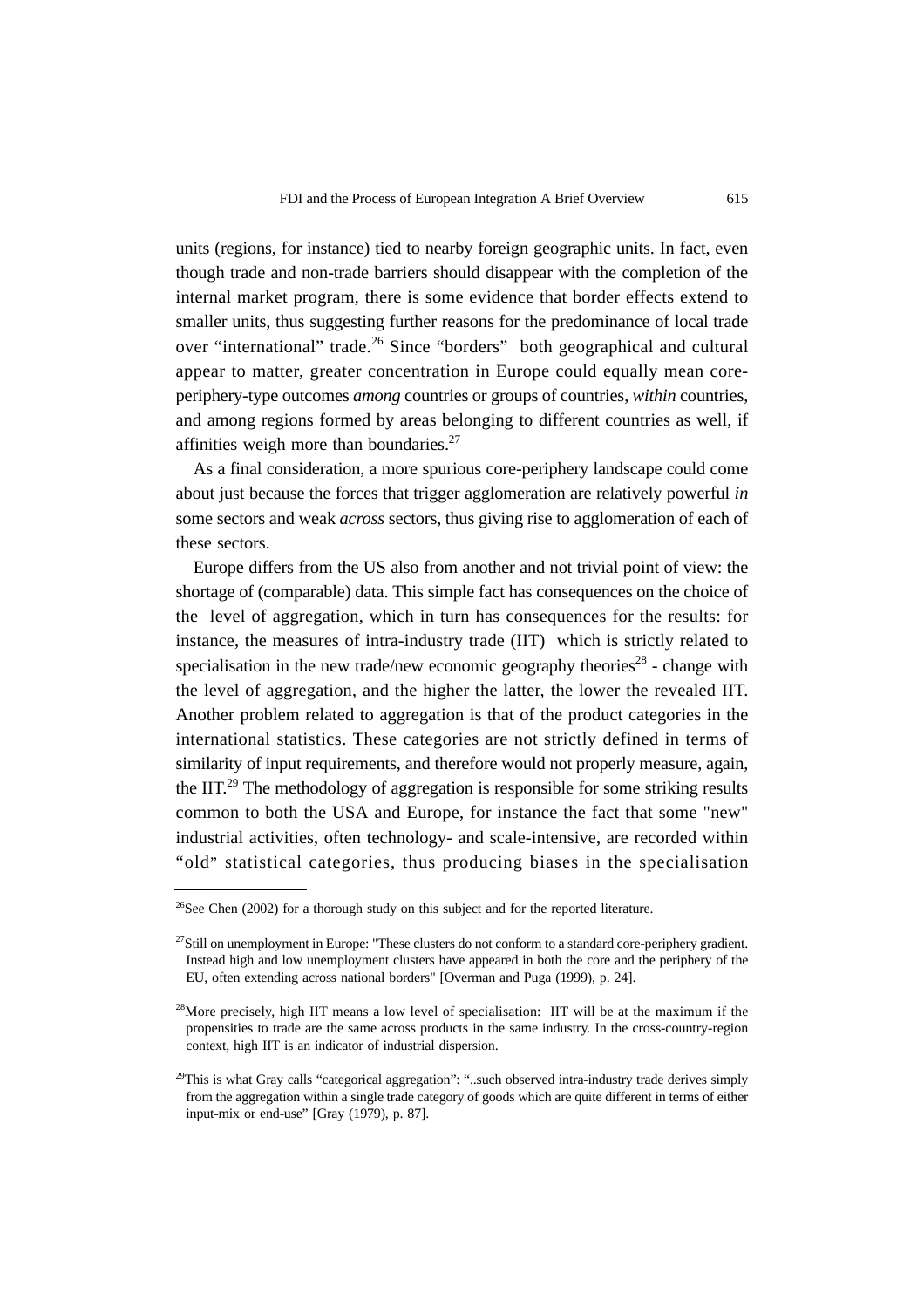measurement.30

Moreover, answers about the existence and the relevance of a phenomenon (industrial concentration or dispersion, in this case) can be credible or unreliable depending on the appropriateness of the variable chosen to represent it. This is a common shortcoming, but it is a particularly delicate task for Europe, given the generally poor quality and scarcity of data that force the choice of some variables rather than others. A typical example in this area is the wide use of trade data, readily available at a high level of disaggregation and comparable, instead of production data, whilst it is obvious that the latter is the right one for the evaluation of industrial specialisation and concentration.<sup>31</sup>

Even though the European reality differs from the American one, the US represent a natural - if not the only - benchmark to assess what is going on in Europe after Union has been completed. Since there is evidence [*inter alia*, Kim (1995), Ellison and Glaeser (1997)] of a non-random (*i.e.*, not determined by purely idiosyncratic factors) spatial distribution of industrial activities in the US, and since economic integration is widely reputed to be one of the protagonists of the play, $32$  it is generally expected that the completion of European integration would lead to a re-organisation of the productive activity (and to a change in the European economic geography) in so far as it will change the incentives for agglomeration. The single currency and the reduced transaction costs should help firms in exploiting with greater efficiency some of the more intrinsic characteristics of industrial location, such as geography *strictu sensu* (for instance, closeness to transportation hubs) or better availability of endowment (for instance, proximity to research-labs). At the same time, integration should accelerate the process of industrial agglomeration *if* some profitability accrues to the firm through being close to other firms. Since the theory suggests this outcome as a likely one after the reduction in trade  $costs<sup>33</sup>$  following greater integration, and since there is

 $30$ The high-technology sectors, which are incidentally the most interesting under the profile of the new theories, are "buried in meaningless aggregates" [Krugman (1991b), p. 59]. On this point, see also Brülhart (2000).

 $31$ For a detailed discussion on this point, see Brülhart (1998a)

<sup>&</sup>lt;sup>32</sup>The US itself is the outcome of a past process of integration, and the recent formation of NAFTA appears to have influenced the spatial organisation of production [see *inter alia*, Hanson (1998)].

<sup>&</sup>lt;sup>33</sup>Let us quote just one of the many places that enunciate this theoretical point: "..the combination of input-output linkages and imperfect competition generates forces for agglomeration of activity [that] are relatively more powerful at low trade costs" [Venables (1995), p. 299]. This statement does not contradict the one from Krugman and Venables (1990), p. 74, quoted above at p. 3.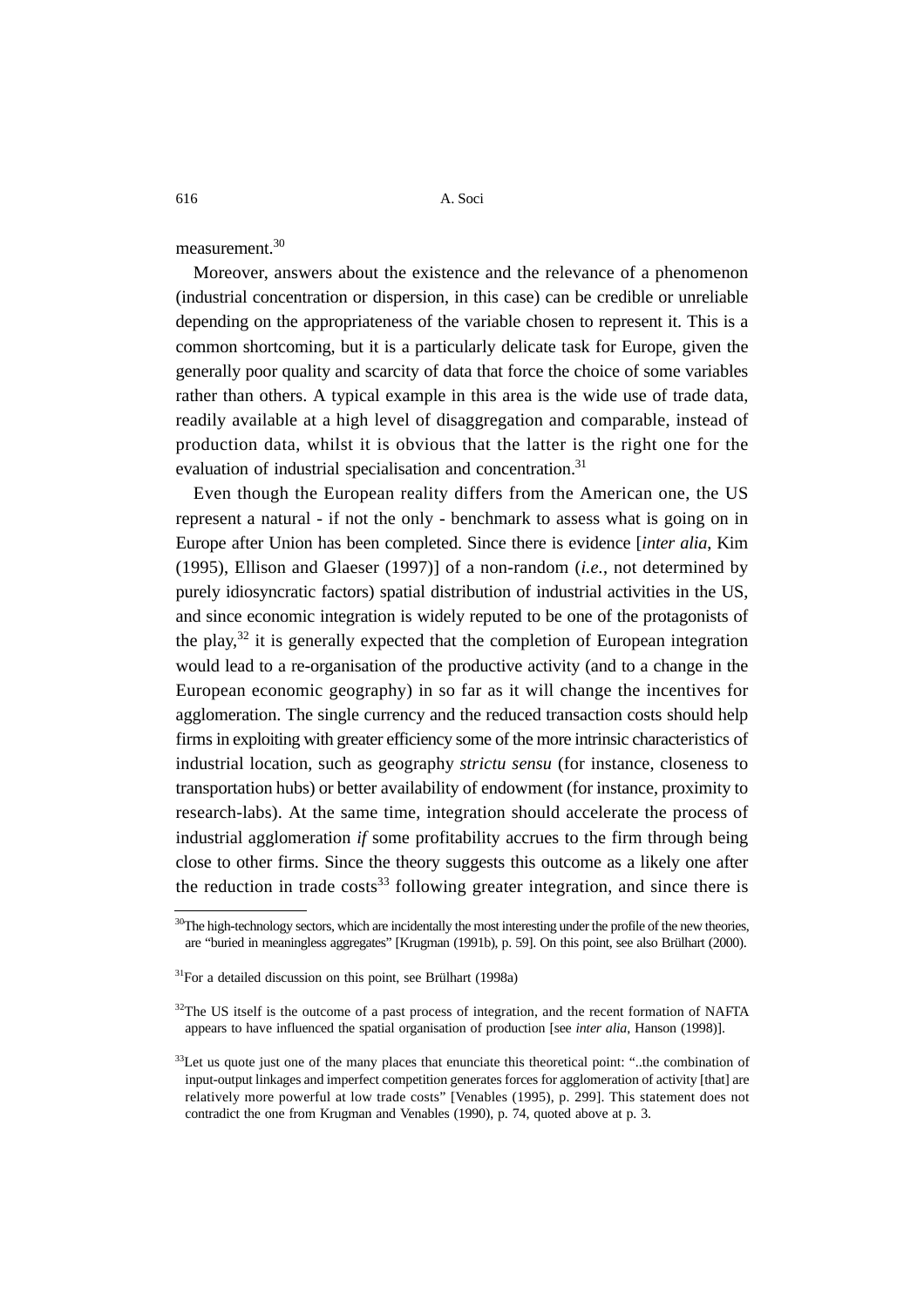evidence [Krugman (1991b)] that industrial concentration is greater (a less dispersed and more specialised industrial geography) in the USA than in Europe, agglomeration is expected to increase in the EU as well.

#### **C. The empirical evidence for the European Union**

Following the prediction of the theory, through the late seventies and early eighties many scholars turned to measuring the presence of industrial concentration and agglomeration processes in the member countries, and their change through time and across space.

Even though this is the currently most analysed facet of the story, given the relative newness and the seeming attractiveness of the "geography" approach, the simpler fact of whether foreign capital has indeed been increasingly attracted by the integration in Europe has also been investigated. In fact, it is then plausible as Yannopoulos (1990), for instance, argues - that market expansion, creation of scale-economies, production efficiency and other characteristics of a customs union will promote greater innovative activity, larger R&D, more pervasive spillovers, thus reinforcing the ownership advantages and giving stimulus to create additional direct investment. As a matter of fact, these kinds of agglomeration advantages (dynamic agglomeration economies) are reputed to be more and more important, while the easy access to inputs and to final markets are of diminishing importance.<sup>34</sup> We will briefly review the main recent results on these two strictly correlated but logically distinct themes, starting from the second one and returning later to the first.<sup>35</sup>

Yannopoulos (1990) gives an overview of the literature about the problem of the relationship between European integration and direct investment till the 1990s. The empirical debate in the late 1960s and early 1970s showed that the locational pattern of total US investment abroad changed significantly subsequent to the formation of the EC, and that the latter definitely had a strong influence on the former. Moreover, it appeared also sufficiently convincing that the process of economic integration had a definite influence on this change. The intra-EC investment too appeared to experience a change: some empirical studies reviewed in the article - revealed that the formation of a European customs union coincided with a rise in the EC non-domestic production of European Community

 $34$ See Porter (1996), pp. 86-87 for a quick assessment of this point, and Porter's research in its entirety.

<sup>&</sup>lt;sup>35</sup>We will not mention what is going on vis-à-vis the CEECs, mainly for space reasons.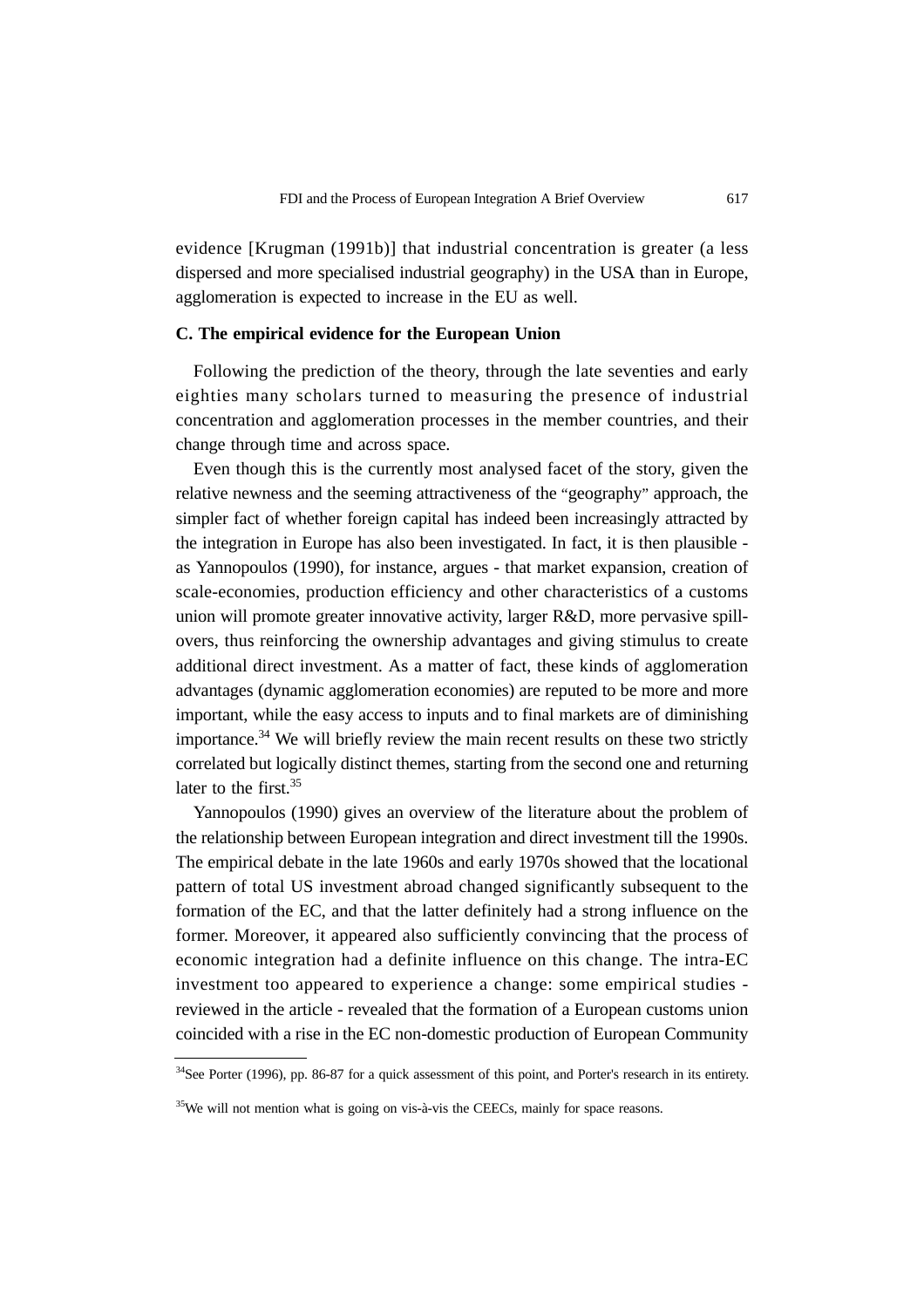#### 618 A. Soci

firms through an increase in the number of foreign subsidiaries of EC firms established in other countries of the Community. The conclusion of this first look at the relationship between the integration process and direct investment is that the latter is very likely to occur following the former, but its intensity and timing will depend on various factors, among which it would be relevant to check which kind of removal (of tariff or non-tariff barriers, respectively) is at work.

Another more recent overview of the same issue [Dunning (1997a) and (1997b)] asserts that the studies about the effect of the Internal Market Program on FDI all agreed about the fact that it was conditional upon the type of investment being considered, since they supported the relationship but they also did not deny the effect of other determinants. Thus, it is evident that the formation of the European Economic Community has stimulated MNEs' activity [Barrell and Pain (1997a), (1997b), (1999a), (1999b), Braunerhjelm et al. (2000)], and that its enlargements appears to have attracted foreign capital either from inside or outside the EC [Yannopoulos (1992), p. 329].

As far as the first theme is concerned - location and re-location of industry - a comparison of the studies on the "new" European geography" (if any) is not easy because the empirical evidence is still spotty and the results are very dependent on the measures (indices) and on the quality of data; nor are these supported, as we have seen, by well-defined theoretical outcomes that can help in discriminating among the empirical evidence.<sup>36</sup> It is worthwhile stressing that FDI disappear from the scene when industrial location is at issue, as if FDI would not be merely the way in which agglomeration decisions become effective at an international level. As a matter of fact, the tendency towards agglomeration in FDI has not received much attention, because the perspective has been mainly regional and national, instead of international. A notable exception is Braunerhjelm and Svensson (1996), who address specifically this problem and find a positive correlation between overseas operation of Swedish MNEs and the dimension of the industry in the host countries, where firms do not yet have any affiliate production. A subsequent contribution by the same authors [Braunerhjelm and Svensson (1998)] where they also review the very few studies which tried to fill this gap in the literature specifies that this pattern of agglomeration is limited to R&D intensive production, in line with the results of the literature on spill-overs

<sup>&</sup>lt;sup>36</sup>On the contrary, very often in this literature the empirical findings are taken as a tool to discriminate between theories. See for instance Kim (1995) and Davis and Weinstein (1996), (1999).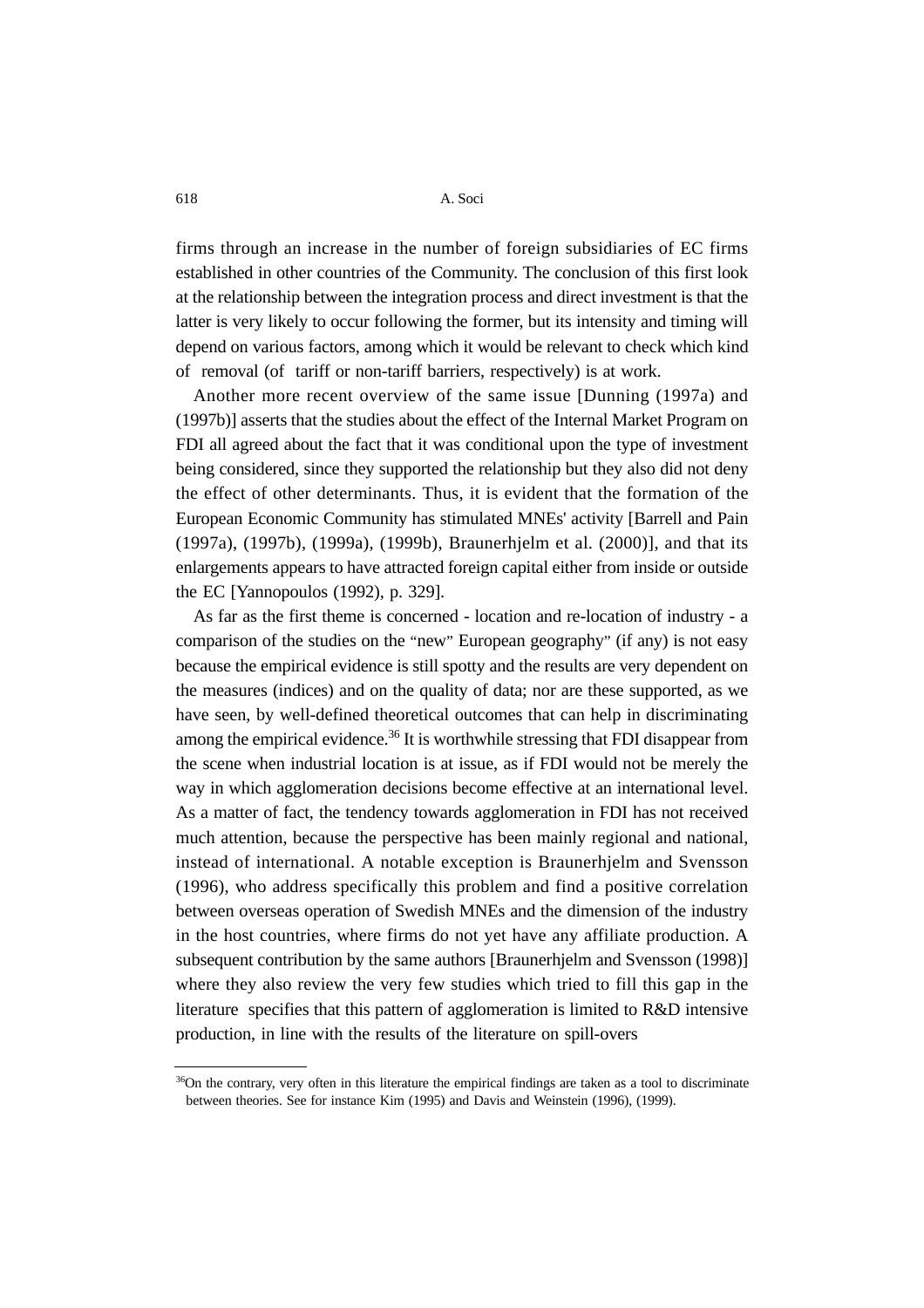In the static picture, where FDI are behind the scenes, two topics are investigated in the empirical research: whether European countries have become more specialised in their manufacturing production, and whether industries have become more geographically concentrated in Europe, following the American model. We will give general answers to these questions by extrapolating the results that enjoy the broadest consensus in the scholarly contributions, which are numerically scanty but use a variety of methods and data. None deny that perhaps it is time to pay greater attention to the details of these contributions, since many of us are convinced that a lot of more and more refined empirical work is necessary; nevertheless, here we prefer just to outline the main results in a very concise but updated review, in order to fix the key findings so far relating to the European context.37

The answers given by Amiti (1998) and (1999) to the two questions recalled above using country- and industry-Gini indices based on production data for 27 manufacturing industries are both positive even though the evidence is mixed. Specialisation in Europe increased, but only six countries out of ten became more specialised between 1968 and 1990, and one did not change its industrial profile. The level of geographical concentration increased over time for seventeen out of twenty-seven industries (thirty out of sixty-five in Amiti (1999) while six of them (twelve, respectively) experienced a fall in concentration. Without entering into the details, the geographically concentrated industries are those subject to scale economies and that use a high proportion of intermediate inputs, thus "confirming" some of the new economic geography suggestions.<sup>38</sup> These results are consistent with the ones by Brülhart Torstensson (1996), who use employment and trade data and who add some more evidence: concentration has occurred in central regions - with good market access - rather than in peripheral ones. There are also positive results about the existence of a non-monotonic relationship between intra-EU trade costs and intra-industry trade, but they are less clear-cut. Brülhart (1998b) drawing on both trade and production data again finds that the degree of industrial specialisation among EU countries has increased in the 1980s, that industries characterised by strong internal economies of scale are localised at

<sup>37</sup>See also Brulhart (1998a) and Overman *et al*. (2001), for a brief account of some of the papers mentioned here.

<sup>&</sup>lt;sup>38</sup>With the caveats recalled above about the concepts of agglomeration, concentration, and location, and the data-problem.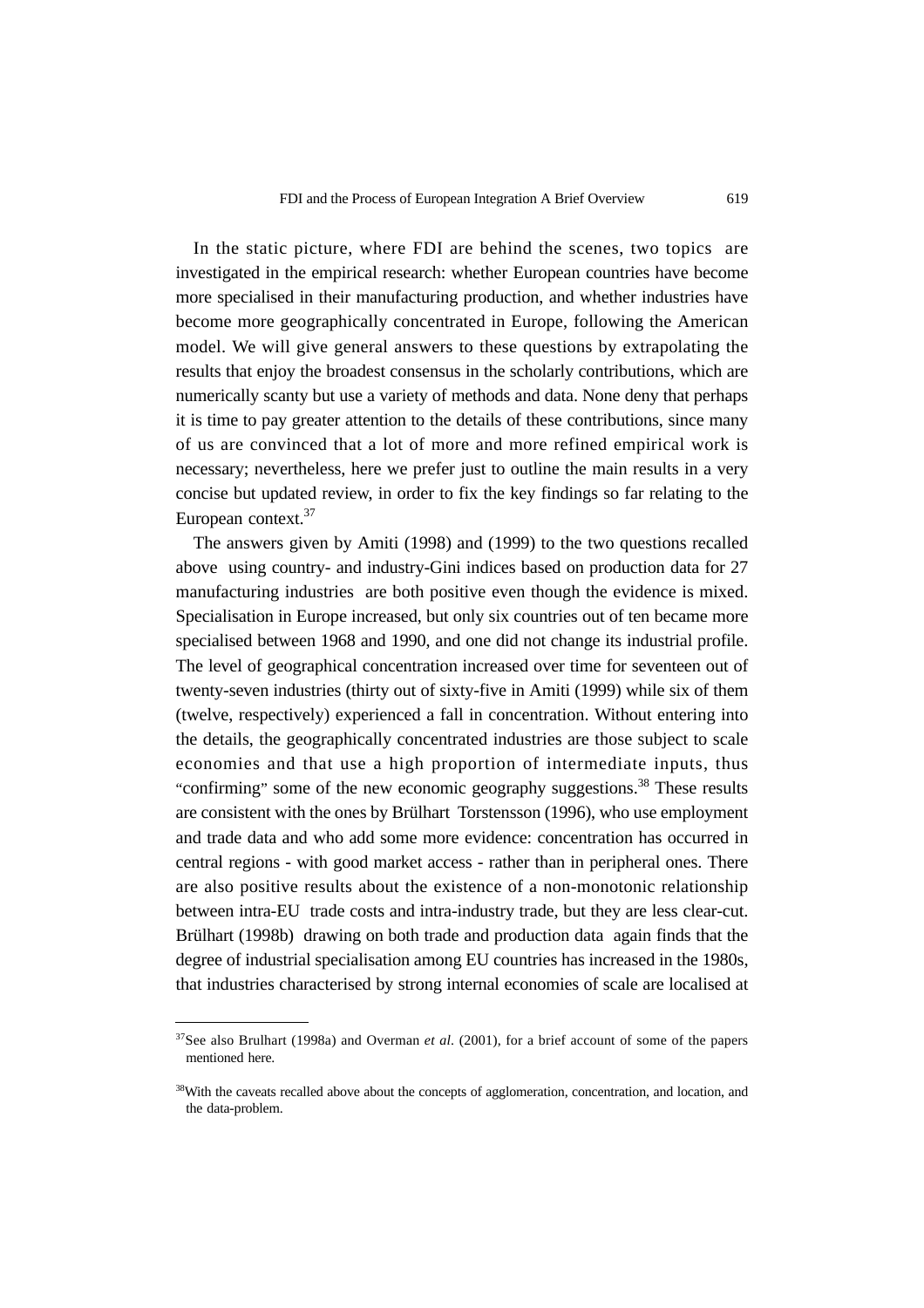the EU core and have low IIT; that labour-intensive industries are found to be relatively dispersed over the whole of the EU, and that they have high IIT; and that according to employment data, high-tech industries in the EU are highly localised, but not along a centre-periphery gradient. Moreover, the trend concerning these industries came to a halt, whilst there appears to be greater scope for interindustry specialisation industries which are mainly sensitive to other locational determinants, such as factor costs. The fact that there is a certain degree of localisation in high-tech sectors emerges also from GuerrieriManzocchi (1996), who find different and persistent specialisation patterns in the two science-based (bio-chemicals and computers) and the two scale-intensive sectors (motor vehicles and electric/electronic goods) across the four countries considered (France, United Kingdom, Italy and Germany), thus rejecting the hypothesis of structural convergence, *i.e.*, a broadly similar industrial landscape all over Europe. On a careful examination, this scenario could be confirmed also by a "traditional" study of convergence where the main finding is that both  $\sigma$  and  $\beta$  convergence show that "the income dispersion of outer peripheral regions decrease only after 1987; central regions show just an opposite pattern, that is income dispersion decreased until 1987 and then slowly increased." [Rombaldoni (1998), p. 446]. This outcome could easily be read as the welfare counterpart of the halt in the specialisation process in high-tech industries (centrally located) and the rise of a specialisation process in labour-intensive industries (more peripherally located). However, this first wave of empirical studies does not claim to offer a consistent and comprehensive description of specialisation trends in the EU.

Subsequent studies confirm the lack of a clear scenario, and also admit that there are contrasting results when different data sets are used: for instance, Brülhart (2000) finds that trade data show rising IIT (greater locational dispersion) whilst production data suggest increasing concentration and agglomeration. Again in Brülhart (2000) it appears that there is no clear evidence of agglomeration of manufacturing activities in core EU countries (17 out of 32 industries are concentrated in peripheral rather than central countries), no evidence that market integration in the EU might stimulate a more clustered industrial geography, and no evidence as well that the size of plant-specific scale economies affect significantly the specialisation level of an industry. On scale economies, Henriksen *et al*. (2001) support the view that there are significant differences across industries and industrial clustering regarding the level at which economies of scale both external and internal are present. Their conclusion is that external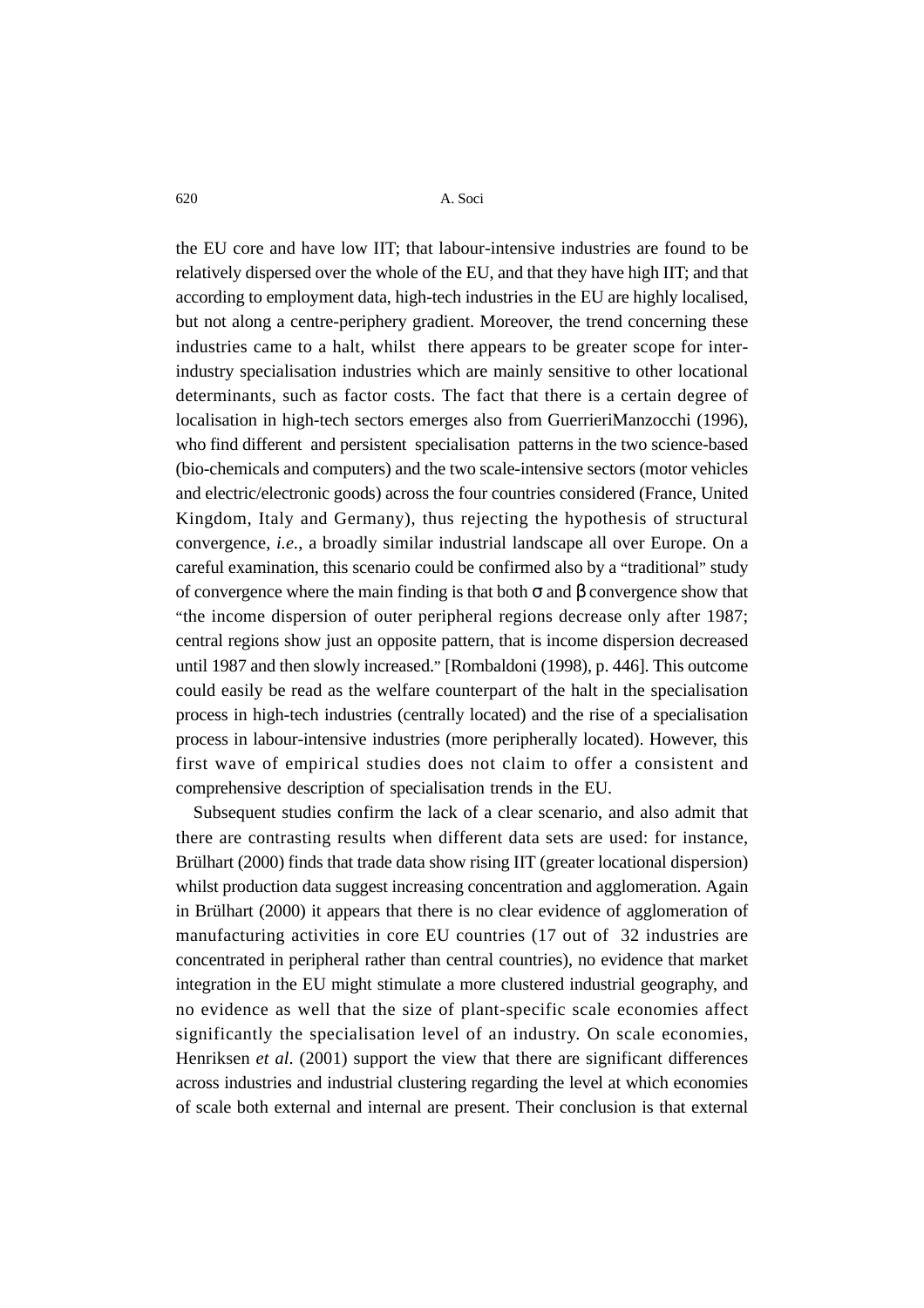economies of scale, regardless of the source, are considerably less prevalent than are internal economies arising from increasing returns at the level of the national industry or firm. Thus, positive externalities in Europe appear to be limited in a geographical as well as technological sense. This is a very interesting result that deserves a further investigation since it appears to contradict recent findings from a review aimed at seeing "whether this superficial impression is confirmed upon closer examination of the literature" [Hanson (2000), p.1]. The "superficial impression" is the existence of evidence in support of the economies of scale being an explanation for spatial agglomeration. After a careful examination of the main (non-European) literature in the light of the key estimation issues, Hansons conclusion is that "the body of empirical results suggest that location-specific externalities exist and influence the spatial distribution of economic activity" [*ibidem*, p. 28]. Lastly, Midelfart-Knarvik *et al*. (2000) - in a large report prepared for the European Commission - provide many results. The most noteworthy of these are that many European countries had a significantly similar industrial structure in the 1970s, but that this trend was reversed starting in the early 1980s (result consistent with Guerrieri and Manzocchi (1996)); that European industrial structure is diverging, showing that a concentration process is under way; that approximately one half of high-tech industries which are relatively concentrated industries are moving back towards spreading over more peripheral countries; that some unskilled labour-intensive industries experienced a relative contraction and a spatial concentration in peripheral low-wage economies (these two results are consistent with Brülhart and Torstensson (1996)); that services are still more dispersed than manufacturing.

# **III. Concluding remarks**

A precise assessment of the effects of the process of European integration on FDI and MNEs activity is far from being available. The most robust findings can be summarised as follows: flows of FDI from overseas and within the EU accompanied the process of European integration; agglomeration forces are at work in Europe, and they *appear* to have attracted FDI, even though we do not know if MNEs are relatively more active than national firms when this ongoing process is viewed on a country basis perspective: industrial structure at country level seems divergent; concentration occurred in central regions more than in peripheral ones, high-tech industries are highly localised but not along a centre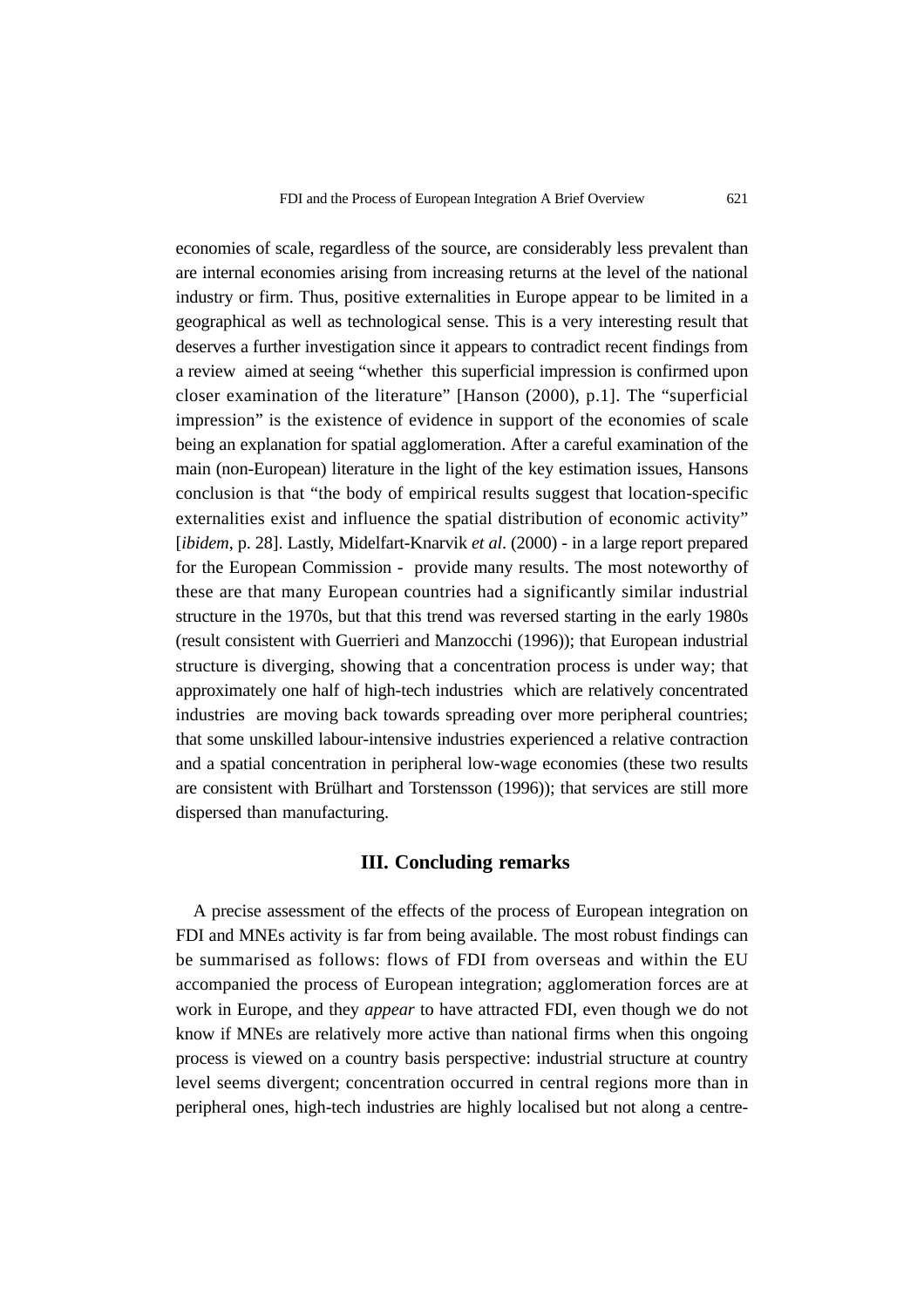periphery gradient. However, much work has to be done especially on the data side in order to obtain a precise diagnosis of the European "new" industrial geography following integration.

### **References**

- Amiti, M. (1998) New Trade Theories and Industrial Location in the EU: a Survey of the Evidence, *Oxford Review of Economic Policy*, **14**, 45-53.
- Amiti, M. (1999) Specialisation Patterns in Europe, *Weltwirtschaftliches Archiv*, **135**, 573- 593 (formerly Centre for Economic Performance Discussion Paper no. 363, London School of Economics, Sept. 1997).
- Arthur, B. (1988) Self-reinforcing Mechanisms in Economics, in *The Economy As an Evolving Complex System: Studies in the Science of complexity* (Ed.) Anderson P. W. Et al. Addison Wesley, Reading, pp. 9-27.
- Arthur, B. (1989) Competing Technologies, Increasing Returns, and Lock-in by Historical Events, *Economic Journal*, **99**, 116-131.
- Banca d'Italia (1995) Manuale della Bilancia dei Pagamenti in Italia: fonti statistiche e metodi di elaborazione, Roma
- Barrell, R., Pain, N. (1997a) Foreign Direct investment, Technological Change and Economic Growth within Europe, *Economic Journal*, **107**, 1770-1786.
- Barrell, R., Pain, N. (1997b) The Growth of FDI in Europe, *National Institute Economic Review*, **160**, 63-75.
- Barrell, R., Pain, N. (1999a) Domestic Institutions, Agglomerations and Foreign Direct Investment in Europe, *European Economic Review*, **43**, 925-934.
- Barrell, R., Pain, N. (1999b) The Growth of FDI in Europe, in *Innovation, Investment, and the Diffusion of Technology in Europe* (Ed.) Barrell R., Pain N., Cambridge University Press, Cambridge, pp. 19-44.
- Blomström, M., Kokko, A. (1997) Regional Integration and FDI, NBER WP no. 6019 (and also CEPR DP no. 1659, June 1997).
- Brainard, L. S. (1993) A Simple Theory of Multinational Corporations and Trade with a Trade-off between Proximity and Concentration, NBER WP no. 4269.
- Brainard, L. S. (1997) An Empirical Assessment of the Proximity-Concentration Tradeoff between Multinational Sales and Trade, *American Economic Review*, **87**, 520-544 (formerly NBER WP no. 4580, 1993).
- Braunerhjelm, P. et al. (2000) Integration and the Regions of Europe: How the Right Policies Can Prevent Polarisation, CEPR, Monitoring European Integration no. 10.
- Braunerhjelm, P., Svensson, R. (1996) Host Country Characteristics and Agglomeration in Foreign Direct Investment, *Applied Economics*, **28**, 833-840.
- Braunerhjelm, P., Svensson, R. (1998) Agglomeration in the Geographical Location of Swedish MNEs, in *The geography of multinational firms* (Ed.) Braunerhjelm, P., Ekholm, K., Kluwer, Boston, pp. 99-115.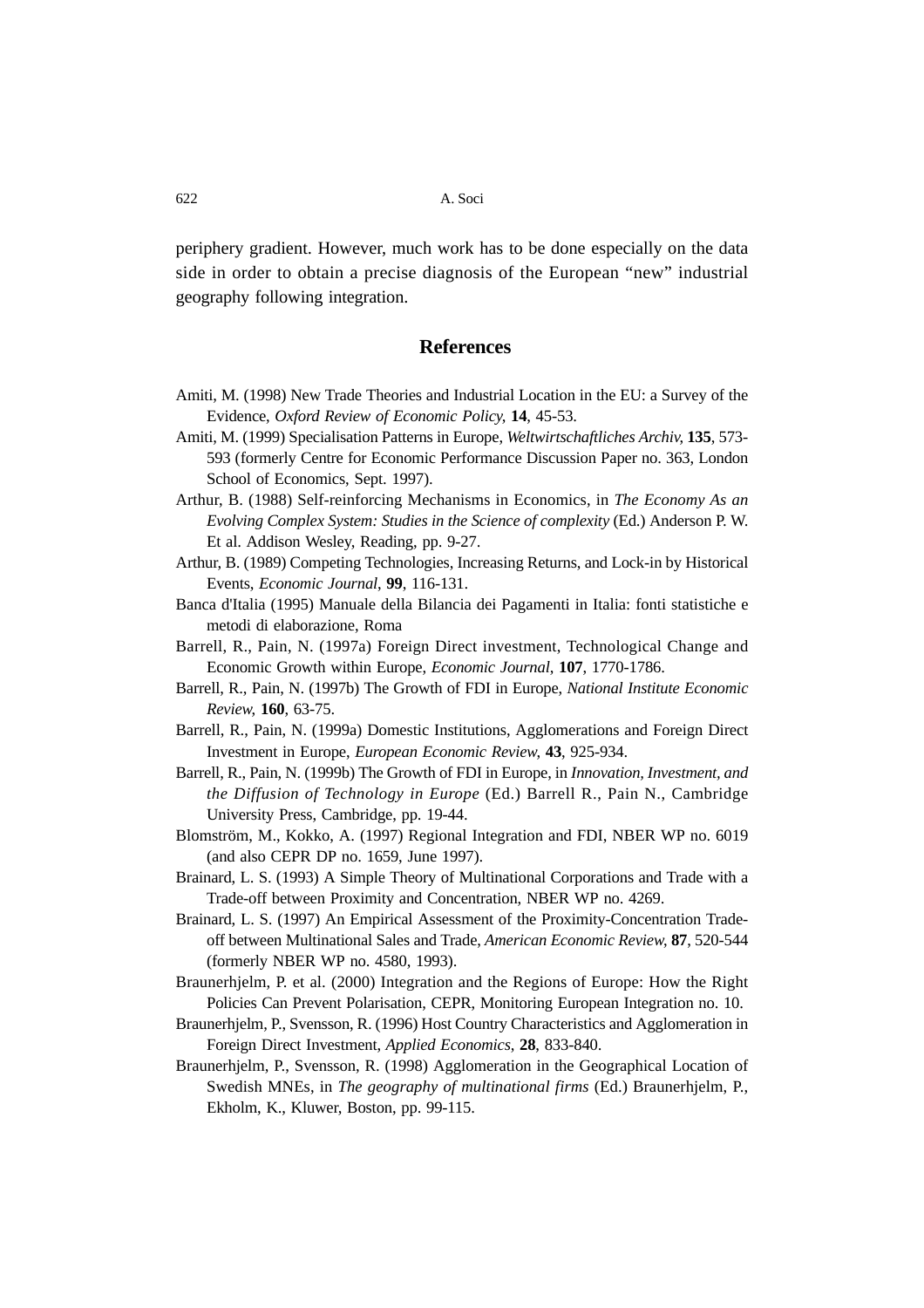- Brülhart, M. (1998a) Economic Geography, Industry Location and Trade: the Evidence, *World Economy*, **21**, 775-801.
- Brülhart, M. (1998b) Trading Places: Industrial Specialization in the European Union, *Journal of Common Market Studies*, **36**, 319-346.
- Brülhart, M. (2000) Evolving Geographical Specialisation of European Manufacturing Industries, *mimeo.*
- Brülhart, M., Torstensson, J. (1996) Regional Integration, Scale Economies and Industry Location in the European Union, CEPR DP no. 1435.
- Caves, R. (1996) *Multinational Enterprise and Economic Analysis*, 2nd ed., Cambridge University Press, Cambridge.
- Chen, N. (2002) Intra-national Versus International Trade in the European Union: Why Do National Borders Matter?, CEPR WP no. 3407.
- David, P. A. (1985) Clio and the Economics of QWERTY, *American Economic Review, Paper and Proceedings*, **75**, 332-337.
- Davis, D. R. Weinstein, D. E., (1996) Does Economic Geography Matter for International Specialization?, NBER WP no. 5706.
- Davis, D. R. Weinstein, D. E. (1999) Economic Geography and Regional Production Structure: an Empirical Investigation, *European Economic Review*, **43**, 379-407.
- Dunning, J. H. (1977) Trade, Location of Economic Activity and the MNE: a Search for an Eclectic Approach, in *The International Allocation of Economic Activity* (Ed.) Ohlin, B. et al., McMillan, London, pp. 395-418.
- Dunning, J. H. (1997a) The European Internal Market Programme and Inbound Foreign Direct Investment, Part I, *Journal of Common Market Studies*, **35**, 1-30.
- Dunning, J., H. (1997b) The European Internal Market Programme and Inbound Foreign Direct Investment, Part II, *Journal of Common Market Studies*, **35**, 189-223.
- Duranton, G., Overman, H. (2002) Testing for Localisation Using Micro-Geographic Data, CEPR WP no. 3379.
- Ellison, G., Glaeser, E. L. (1997) Geographic Concentration in US Manufacturing Industries: a Dartboard Approach, *Journal of Political Economy*, **105**, 889-927.
- Fujita, M., et al. (1999) *The spatial economy*, MIT Press, Boston.
- Graham, E. M., Krugman, P. R. (1995) *Foreign Direct Investment in the USA*, Institute for International Economics, Washington.
- Gray, P. H. (1979) Intra-Industry Trade: the Effects of Different Levels of Data Aggregation, in *On the Economics of Intra-Industry Trade* (Ed.) Giersch H., J.C.B.Mohr, Tubingen, pp. 87-110.
- Guerrieri, P., Manzocchi, S. (1996) Patterns of Trade and Foreign Direct Investment in European Manufacturing: "Convergence" or "Polarisation", *Rivista Italiana degli Economisti*, **I**, 213-231.
- Hanson, G., H. (1998) North American Economic Integration and Industry Location, *Oxford Review of Economic Policy*, **14**, 30-44.
- Hanson, G. H. (2000) Scale Economies and the Geographic Concentration of Industry, NBER WP no. 8013.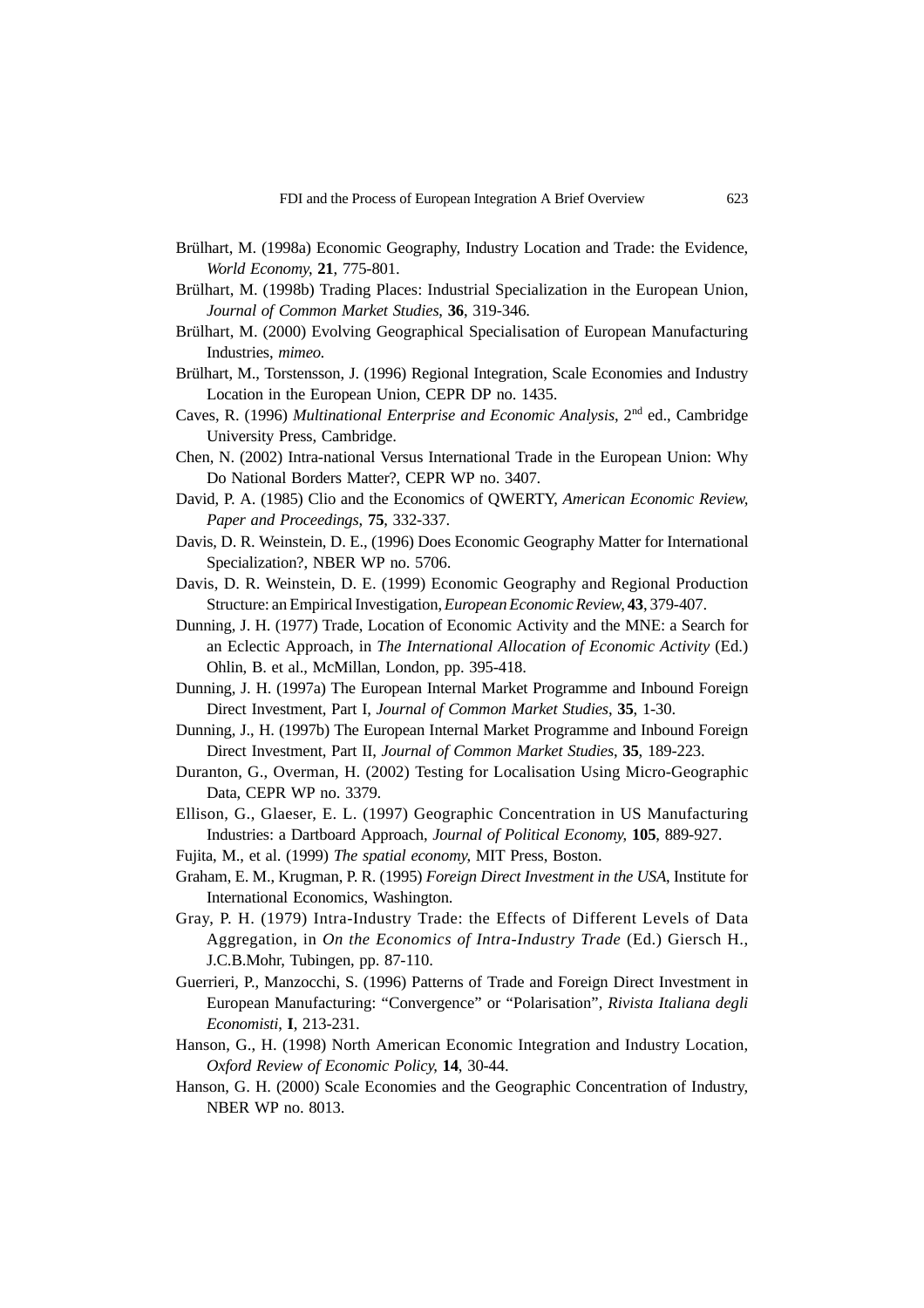- Helpman, E., Krugman, P. R. (1985) *Market Structure and Foreign Trade*, MIT Press, Boston.
- Henriksen, E. et al. (2001) Economies of Scale in European Manufacturing Revisited, CEPR DP no. 2896.
- Kim, S. (1995) Expansion of Markets and the Geographic Distribution of Economic Activities: the Trends in U.S. Regional Manufacturing Structure, 1860-1987, *Quarterly Journal of Economics*, **CX**, 881-908.
- Krugman, P. R. (1991a) History Versus Expectations, *Quarterly Journal of Economics*, **106**, 651-67.
- Krugman, P. R. (1991b) *Geography and Trade*, MIT Press, Boston.
- Krugman, P. R. (1991c) Increasing Returns and Economic Geography, *Journal of Political Economy*, **99**, 483-499.
- Krugman, P. R. (1995) *Development, Geography, and Economic Theory*, MIT Press, Boston.
- Krugman, P. R. (1996) *The Self-Organizing Economy*, Blackwell, Oxford.
- Krugman, P. R. (1998) Whats New About the New Economic Geography?, *Oxford Review of Economic Policy*, **14**, 7-17.
- Krugman, P., Venables, A. J. (1990) Integration and the Competitiveness of Peripheral Industry, in *Unity With Diversity in the European Community* (Ed.) Bliss, C., Braga de Macedo, J., Cambridge University Press, Cambridge, pp. 56-75.
- Krugman, P., Venables, A. J. (1996) Integration, Specialisation and Adjustment, *European Economic Review*, **40**, 959-67.
- Magrini, S. (1999) The Evolution of Income Disparities Among the Regions of the European Union, *Regional Science and Urban Economics*, **29**, 257-281.
- Markusen, J. R. (1998) Multinational Enterprises and the Theories of Trade and Location, in The Geography of Multinational Firms (Ed.) Braunerhjelm, P., Ekholm K., Kluwer, Boston, pp. 9-32.
- Markusen, J. R. et al. (1996) A Unified Treatment of Horizontal Direct Investment, Vertical Direct Investment and the Pattern of Trade in Goods and Services, NBER WP no. 5696.
- Midelfart-Knarvik, K. H. et al. (2000), The Location of European Industry, Report prepared for the Directorate General for Economic and Financial Affairs, European Commission.
- Ottaviano, G. I. P., Puga, D. (1998) Agglomeration in the Global Economy: a Survey of the New Economic Geography, *World Economy*, **21**, 707-731.
- Overman, H. G., Puga, D. (1999) Unemployment Clusters Across European Regions and Countries, CEPR DP no. 434.
- Overman, H. G. et al. (2001) The Economic Geography of Trade, Production and Income: a Survey of the Empirics, CEPR DP no. 2978.
- Porter, M. E. (1996) Competitive Advantage, Agglomeration Economies and Regional Policies, *International Regional Science Review*, **19**, 85-94.
- Puga, D. (1999) The Rise and Fall of Income Inequalities, *European Economic Review*,